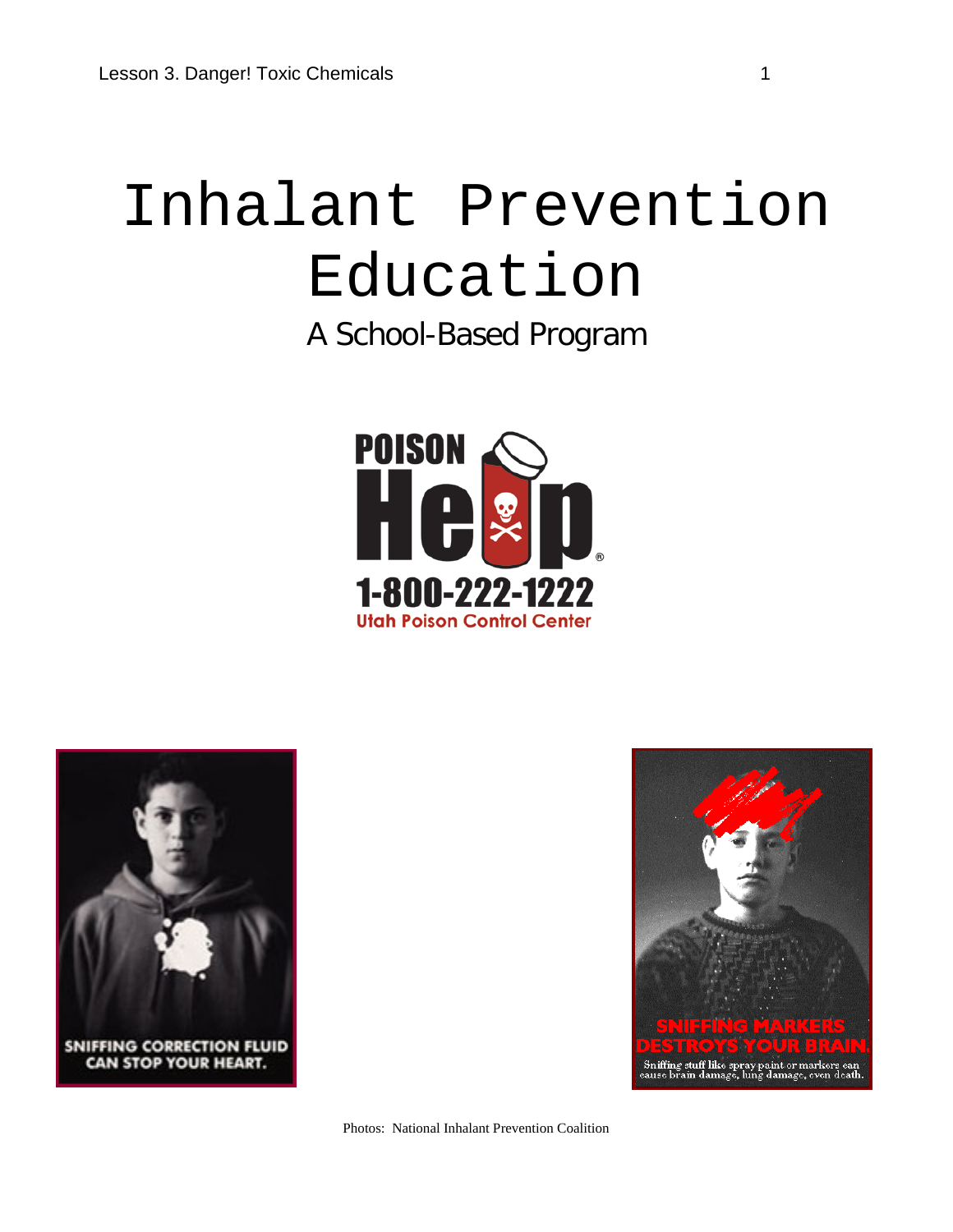# **Introduction to Inhalant Prevention Education**

The 2006 NSDUH Survey noted that 604,476 twelve-eighteen year olds used inhalants for the first time. According to the 2006 Monitoring the Future report, even though many drugs showed a decline in use, inhalants did not. Abuse can start in elementary years and peaks in middle school. Inhalant abuse is dangerous and education should start before abuse peaks in eighth grade.

Inhalants are not actually drugs. They are breathable chemical vapors or gases, (toxins) that produce psychoactive effects when misused. Most inhalants are readily available, inexpensive or free, and usually legal to purchase and possess. Many youth do not perceive them as harmful and don't understand the consequences. To learn more about inhalants prior to teaching this lesson, please take the 15-minute, free, online training at [www.inhalantabusetraining.org](http://www.inhalantabusetraining.org/) . For more information about inhalants contact your poison center at 1-800-222-1222.

This set of lessons is designed to introduce inhalant prevention education as part of a health or science curriculum that touches on the negative effects of pollution. There is some thinking that including inhalants in a drug prevention course may increase experimentation. For this reason, these lessons address inhalant prevention from a science perspective. There are three lessons:

- 1. Poison Prevention (Grade 4)
- 2. Body Pollution (Grade 5)
- 3. Danger! Toxic Chemicals (Grade 6 and above)

Lesson 3 is the only time inhalants are actually discussed and should not be presented in the  $4<sup>th</sup>$  or  $5<sup>th</sup>$  grade.

A combination of the above the lesson plans (4. Toxic Chemicals and Poison Prevention) is also included to be used as a solo presentation in grades 6 and above.



Photo credit: www.drugabuse.gov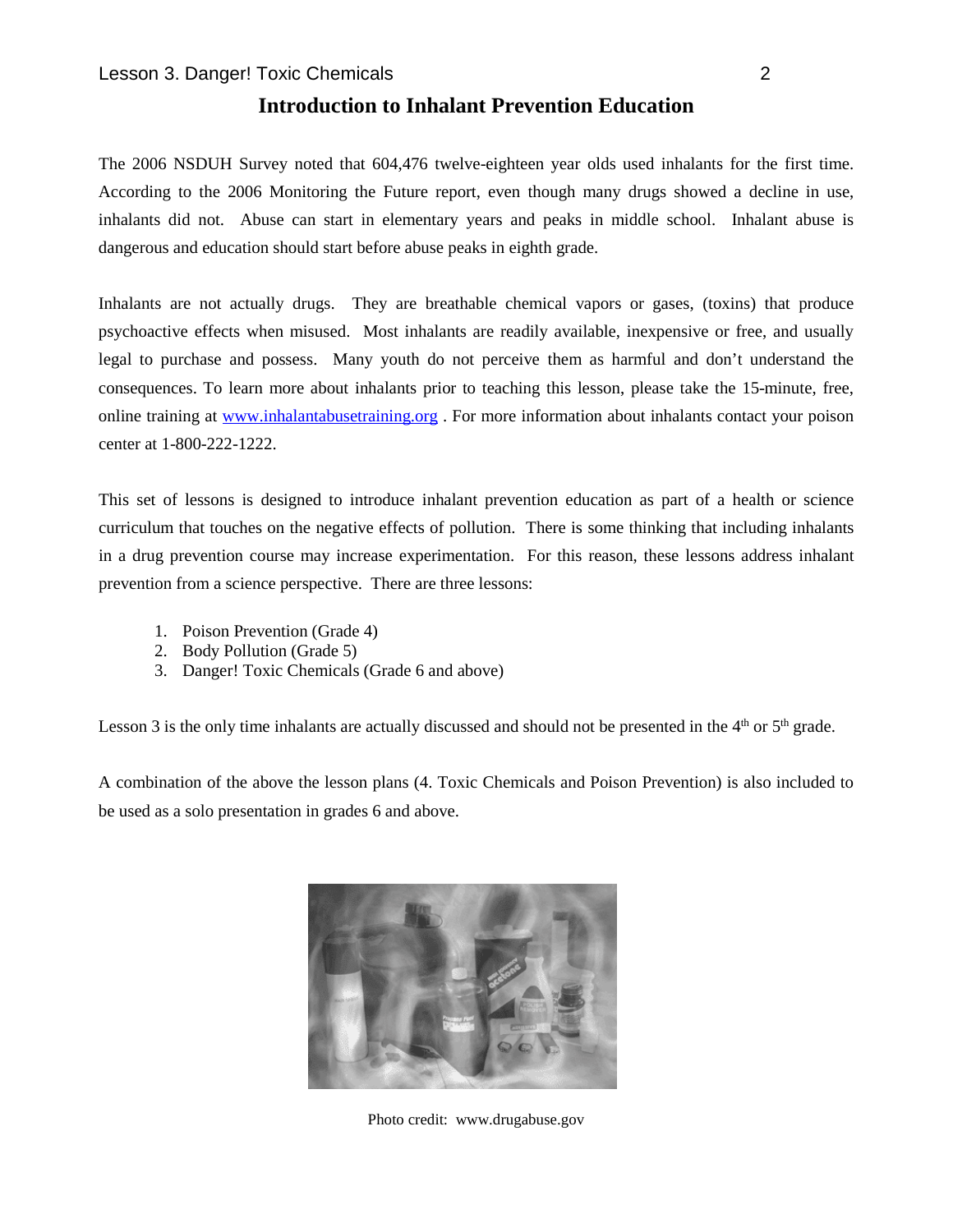# **Lesson 3. Danger! Toxic Chemicals**

**Grade level** 6 and above

**Duration** 45 minutes

#### **Description**

One in five U.S. teens has used inhalants at least once. Hundreds of young students suffer negative consequences, and even die, from inhalants. Students are attracted to inhalants for several reasons: 1) they are legal; 2) they are inexpensive; 3) because they are legal, young people perceive inhalant use as a lower risk than drugs; 4) peer pressure; and 5) low self-esteem. Inhalant use usually peaks in eighth grade. It is important for students to know the facts about inhalants, the negative effects of these toxic products, and refusal skills to lessen the pressure to use these toxins. Research shows parents often do not talk about inhalants with their children. We have included both a parent/student internet and a non-internet homework activity (Appendix F).

#### **Subjects covered**

- Science (anatomy and physiology)
- Safety
- Injury prevention
- Substance abuse prevention

#### **Utah State Board of Education, Utah Core State Standards for Health Education**

*Strand 4. Substance Abuse Prevention (SAP): Students will develop skills to educate themselves about the consequences of substance use and practice ways to resist negative peer pressure. Standard 6.SAP.3: Recognize potential physical, mental, emotional, and social short and* 

*long-term consequences of alcohol, tobacco, nicotine, and other substance use.* 

#### **Goal**

This lesson will help students understand brain functions and how inhalants (toxins) can interfere with normal brain function. Students will learn that chemicals in inhalants are poisonous, and that these toxic products were never meant to be inhaled.

#### **Objectives**

**By the end of the lesson, students will be able to**

1. **identify the function of the 4 major parts of the brain**.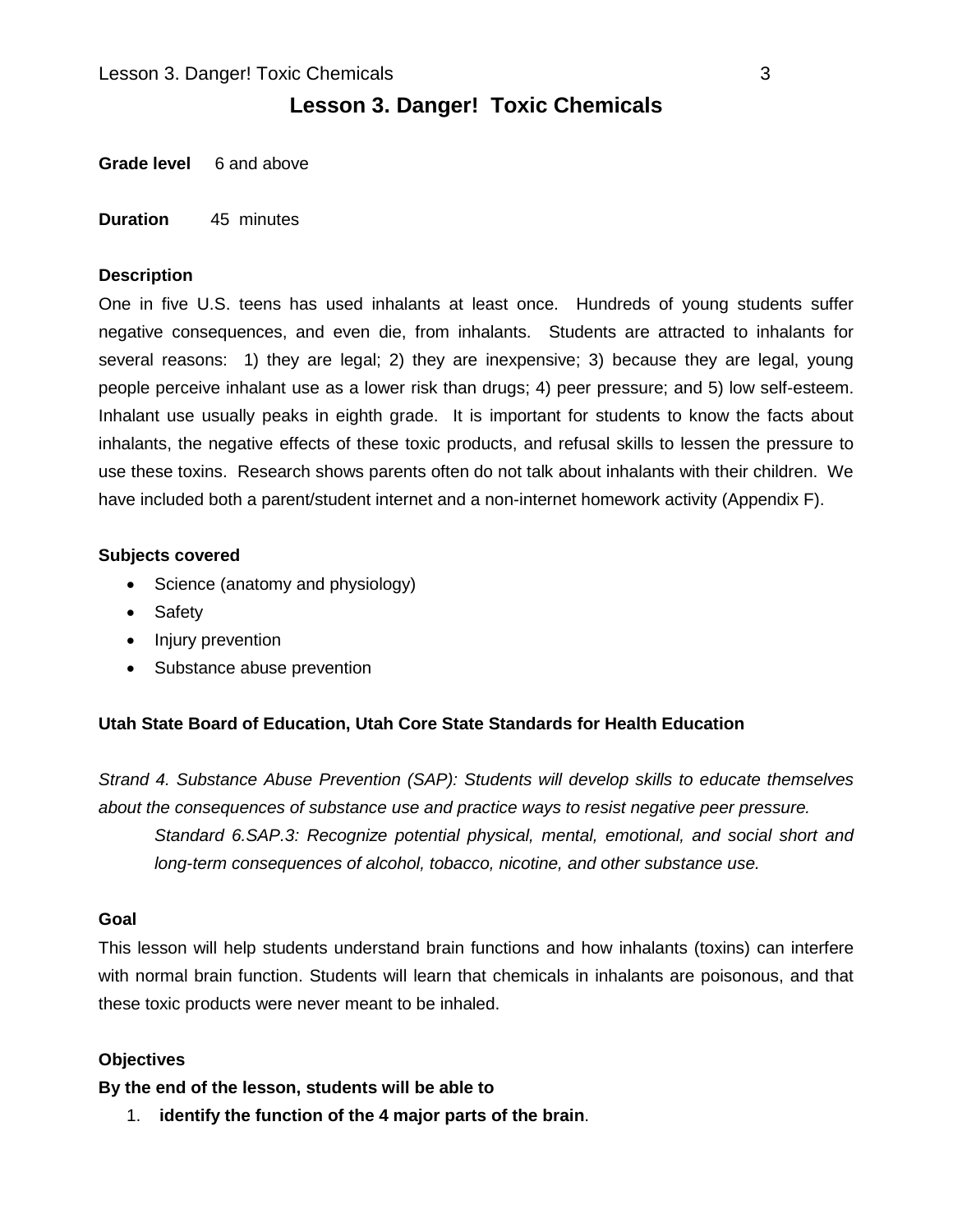Lesson 3. Danger! Toxic Chemicals 4

- 2. **label the 3 main parts of a neuron (cell body, axon and dendrite).**
- 3. **understand the effects of inhalants on brain structures, physiology and behavior.**
- 4. **propose possible means to eliminate or reduce environmental exposure from toxins and social pressure to abuse toxic products.**

# **Materials**

- 1. Pencils for each student
- 2. Butcher paper or poster board
- 3. Cross section view of a brain NIDA Junior Scientist: Grades 4-5 (Appendix A)
- 4. Cut up the task cards and apply to heavier card stock for durability (Appendix B)
- 5. Enlarge the neuron (Appendix C) and mount on poster board
- 6. Mind over Matter The Brain's Response to Inhalants student handout download material at [http://teens.drugabuse.gov/mom/mom\\_inha1.asp](http://teens.drugabuse.gov/mom/mom_inha1.asp) and click on the "PDF Version" button on the left.
- 7. Brain MRI image Appendix D
- 8. *Danger! Toxic Chemicals:* Hazelden video [\(www.hazelden.org](http://www.hazelden.org/) ) 1-800-328-9000. In Utah, call 1-800-222-1222 to checkout a copy of the video.
- 9. **Call the Poison center at 1-800-222-1222 or visit [www.utahpoisoncontrol.org](http://www.utahpoisoncontrol.org/)** to order Poison Control stickers and magnets.
- 10. Makes copies of
	- o In class assignment Danger! Toxic Chemicals Worksheet (Appendix E)
	- o Take home assignment Internet toluene and family member project.(Appendix F)
- 11. Pictionary Clues (Appendix G)
- 12. Jeopardy game (Appendix H)

# **Procedure**

# **(Bold text is spoken)**

# *Objective 1*

Show a side-view cross-section of the brain (Appendix A). Label the 4 main parts: cerebral cortex, cerebellum, brain stem, and limbic system. On the chalkboard or flip chart, create 4 squares and write the parts of the brain in them (see chart below). Under each part, list the major functions that each part controls.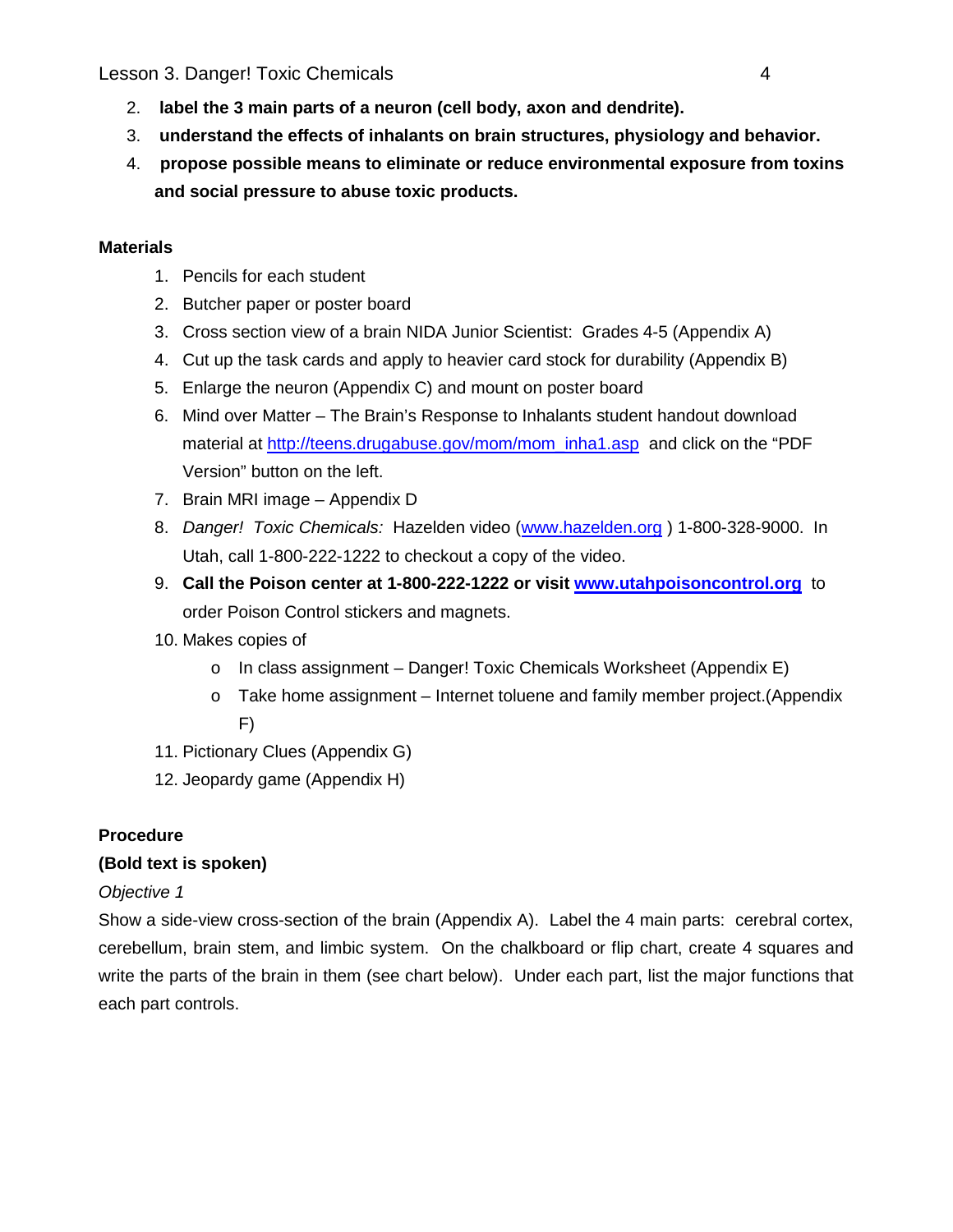| <b>Cerebral Cortex</b> | <b>Cerebellum</b>            |  |
|------------------------|------------------------------|--|
| Thinking               | Movement                     |  |
| Perceiving             | <b>Balance</b>               |  |
| Vision                 | Posture                      |  |
| Movement               | Playing ball                 |  |
| Reasoning              | Playing a musical instrument |  |
| Artistic expression    |                              |  |
| <b>Brain Stem</b>      | <b>Limbic System</b>         |  |
| Heart rate             | Learning                     |  |
| <b>Breathing</b>       | Memory                       |  |
| Eating                 | Regulates emotions           |  |
| Sleeping               | Pleasure                     |  |
| Body temperature       | Motivation                   |  |
| Digestion              |                              |  |

Ask for 6 volunteers to come up to the front of the class. Give each student a card with a task on it. Ask each student, one at a time, to perform their task. Each task should use a different part of the brain (Appendix B), such as:

- Solve this math problem: 12 x 11 (cerebral cortex)
- Breathe heavily (brain stem)
- Hop on one foot (cerebellum)
- Pick up a pencil (cerebellum)
- Draw a box (cerebral cortex)
- Recall what you had for dinner last night (limbic system)

As each student performs their task, ask the class to raise their hand if they know what part of the brain controls that task.

Explain what the brain is and how inhalants can damage the brain.

**Did you know that the brain acts like a computer? It processes all the information it receives and then responds to it. Your brain controls virtually every human experience, including movement, regulating involuntary body processes that are necessary for life, and controlling emotions. Anything that affects the way the brain functions will have a major effect on our entire being.**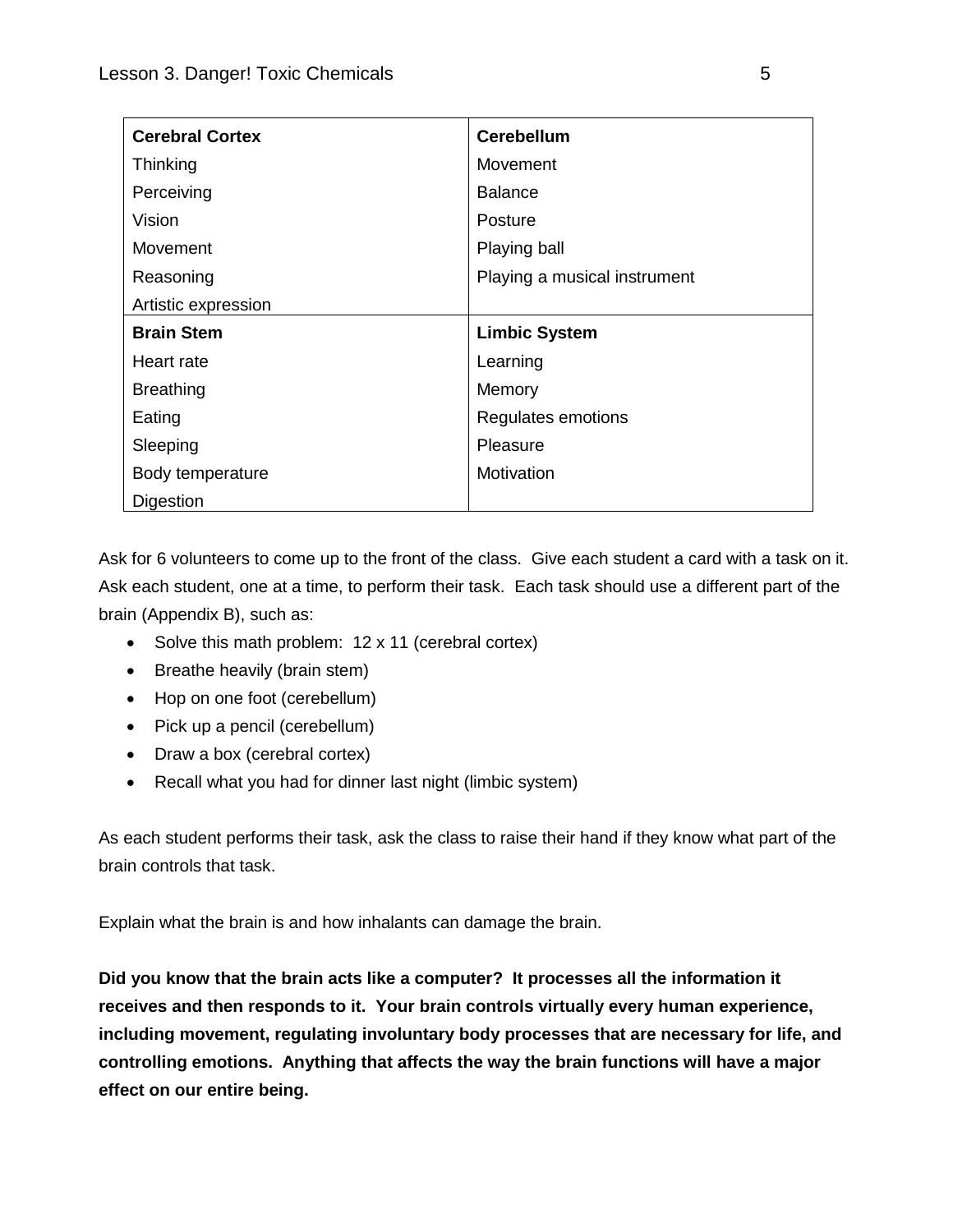**Inhalants are one of the things that can affect our brain functions and the rest of our body.** 

**Inhalants are toxic chemicals, not illegal drugs. These are common household products that are deliberately breathed into the body. The fumes of these toxic products enter the body through the lungs and get transferred to the bloodstream. The blood carries these poisons to major organs, particularly the brain.** 

# *Objective 2*

**Throughout your brain and body, you have billions of nerve cells called neurons. We are going to discuss what a neuron looks like and how it works.** (Display in an appropriate place in the classroom the image of the nerve fiber on the back of the inhalant student handout and the nerve cell in Appendix C.) **Nerve cells in your brain and spinal cord are sort of like the "command central" for your body. They send and receive messages that control just about everything you think and do.** 

Review the parts of the nerve cell and discuss their function.

# **There are three main parts of a nerve cell**

1. Central cell body – Directs all activities of the neuron (includes the nucleus)

2. Dendrites – Short fibers that receive messages from other neurons and relay them to the cell body

3. Axon – Long single fiber that transmits messages from the cell body to the dendrites of other neurons or to body tissues, such as muscles.

• The axon of many cells is covered in a fatty substance known as myelin. Myelin has several functions. One of its most important functions is to increase the rate at which nerve impulses travel along the axon. The rate of conduction of a nerve impulse along a heavily myelinated axon can be as fast as 120 meters a second. In contrast, a nerve impulse can travel no faster than about 2 meters a second along an axon without myelin. The axons that transmit messages from the brain or spinal cord to muscles and other body tissues are what make up the nerves of the human body. Most of these axons contain a thin covering of myelin, which accounts for the whitish appearance of nerves.

Have the students trace their arm from elbow to fingers on butcher paper and label the different parts of the neuron:

- Palm of the hand Central cell body
- Fingers Dendrites
- Arm and elbow Axon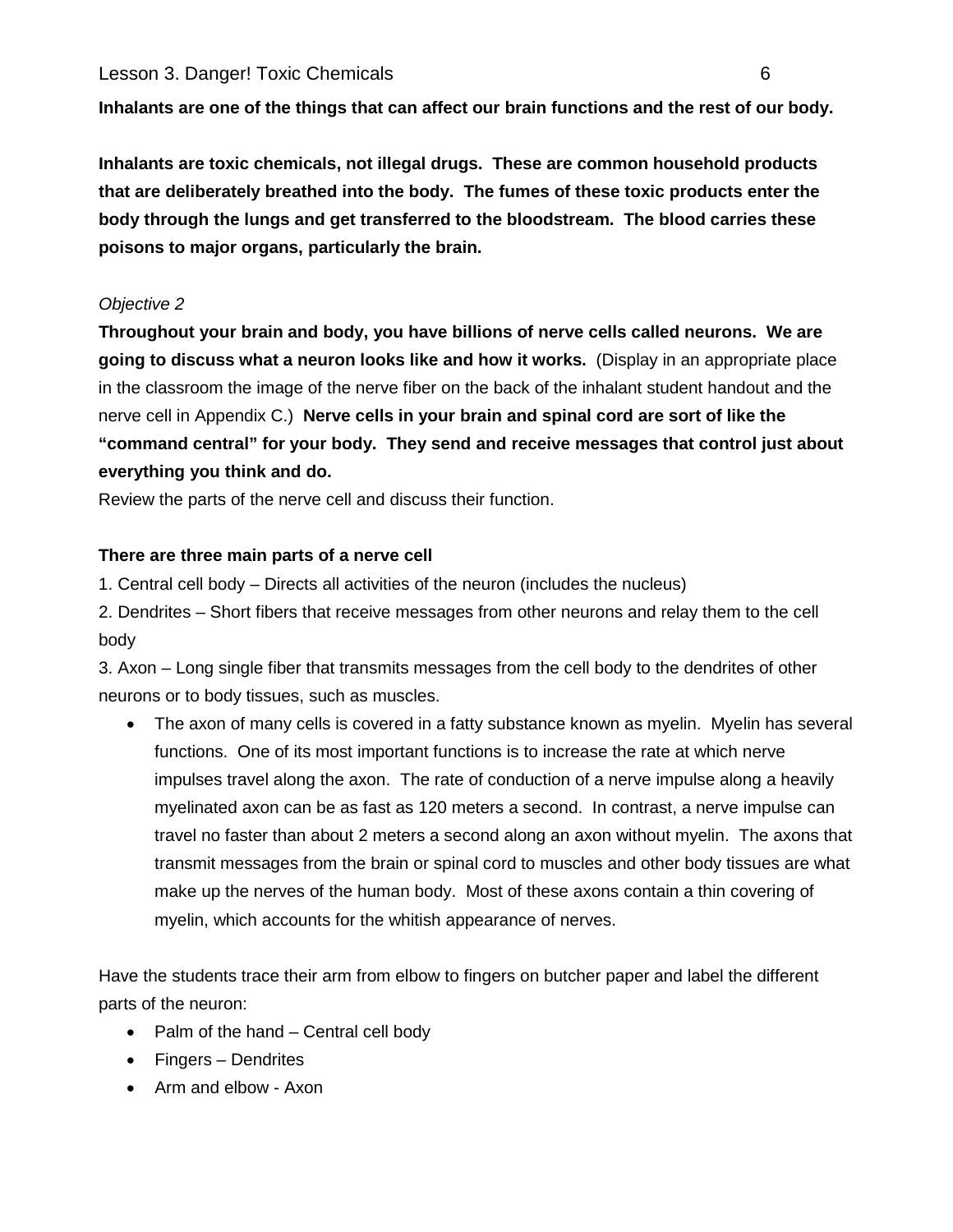# *Objective 3*

**Poisons affect the brain differently. When chemicals in products are smelled** (especially in concentrated amounts) **they can damage the brain and nerve cells.** (Show MRI of brain damage, Appendix D) **Household products never were intended to be taken into the body. There is no safe dose of these poisons.**

Hand out the MOM handout - **We are going to take turns reading a paragraph from the inhalant handout.** 

**Now we will see a video that discusses the facts about inhalants, discusses the connection of toxins in household products to environmental toxins, reviews the short and long term effects of inhalant use, highlights a personal story, and offers refusal skills.**

Hand out the Danger! Toxic Chemicals Worksheet found in Appendix E. Have students fill in the worksheet while they watch the video.

Show video – 14 minutes

#### *Objective 4*

After the video, have the students break up into groups and discuss the following 4 questions (examples of some potential answers are provided below each question). Have the groups report back their answers.

#### **1. What happens when the environment becomes polluted?**

a. Wildlife and vegetation die or get sick

#### **2. What are some toxic effects from fumes?**

- a. Loss of brain power
- b. Trouble speaking
- c. Memory loss
- d. Headache
- e. Blindness
- f. Death

#### **3. Why do firefighters wear protective gear?**

- a. Protect body from flames
- b. Protect lungs from fumes
- **4. What are 3 refusal skills strategies highlighted in the movie?**
	- a. Identify hot situations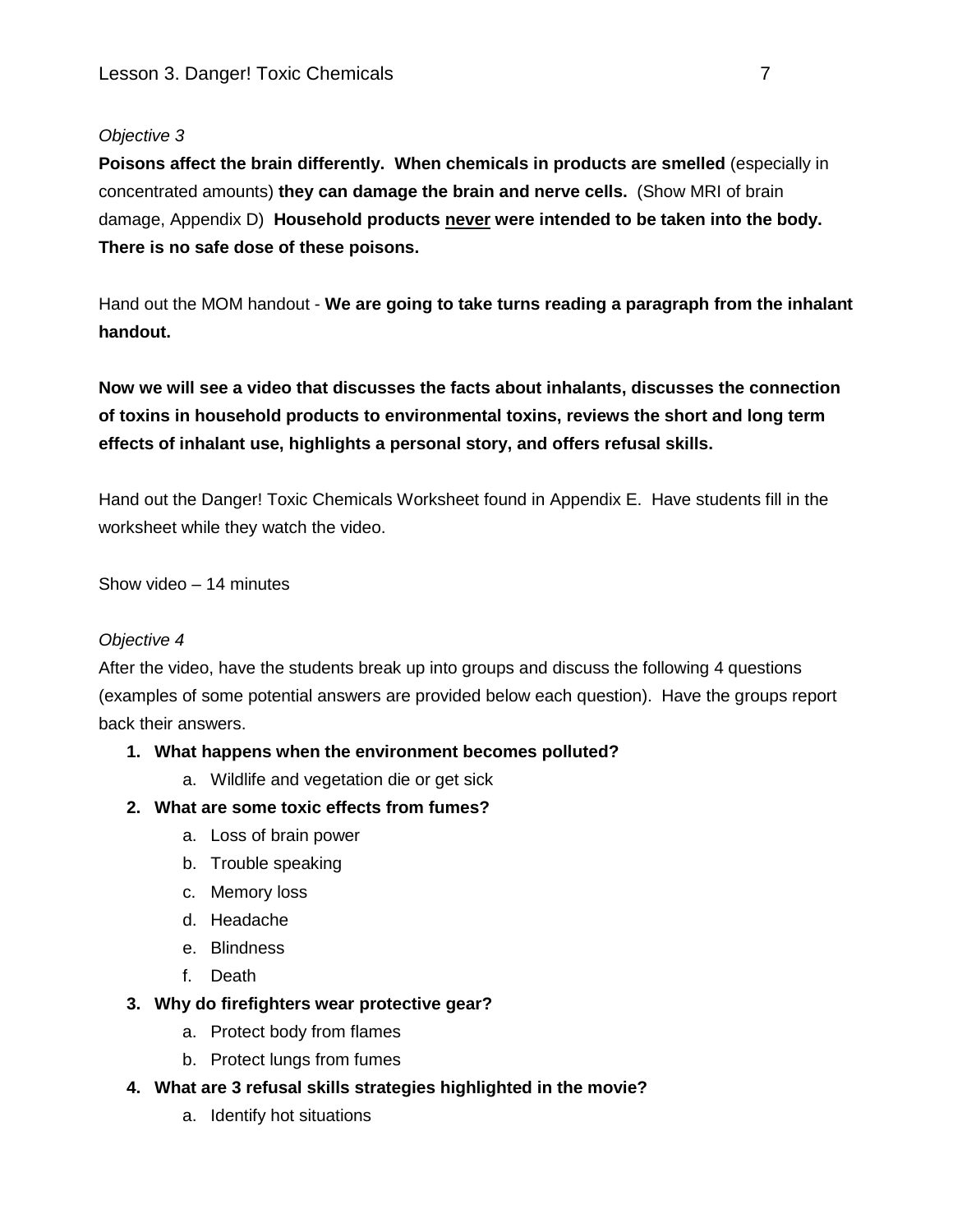#### Lesson 3. Danger! Toxic Chemicals 8

- b. State your case
- c. Move away from the situation

#### **Assessment**

- Discussion wrap-up. Reinforce the ways toxins can harm the body and ways to protect it.
- Ask the students **"Can you tell me the top 3 things you learned today?"**
- Ask the students to take home the stickers and magnets and be sure to put them near telephones.

# **Homework - See Appendix F**

Homework 1 (for those with internet access)

Homework 2 (for those without internet access)

Interview family members

Have the students ask four different people what their favorite activity is. Then have the students determine what part of the brain is responsible for that activity.

#### **Take the lesson one step further**

- Have the students develop a campaign or write an article for the school paper on "Keeping" Household Products Safe."
- Have the students write a poem, song, or public service announcement about something they learned today.
- Have the students analyze an advertisement of a household product that would be dangerous to breathe in (e.g., paint, permanent markers) and identify missing important safety information. Have the students develop warning labels for several products.
- Play Jeopardy (Appendix G)
- Play Pictionary (Appendix H)

# **Resources**

- Utah Poison Center 1-800-222-1222 [www.utahpoisoncontrol.org](http://www.utahpoisoncontrol.org/)
- Mind over Matters, The Brain's Response to Drugs: Teachers Guide [http://teens.drugabuse.gov/mom/tg\\_inha1.asp](http://teens.drugabuse.gov/mom/tg_inha1.asp)
- NIDA Junior Scientist: Grades 4-5 <http://www.nida.nih.gov/JSP3/MOD2/page3.html>
- U.S. National Library of Medicine Tox Town Website: [www.toxtown.nlm.nih.gov](http://www.toxtown.nlm.nih.gov/)
- SAMHSA https://www.samhsa.gov/data/sites/default/files/report 3095/ShortReport-[3095.html](https://www.samhsa.gov/data/sites/default/files/report_3095/ShortReport-3095.html), Lipari, R.N. *Understanding adolescent inhalant use.* The CBHSQ Report: June 13, 2017. Center for Behavioral Health Statistics and Quality, Substance Abuse and Mental Health Services Administration, Rockville, MD.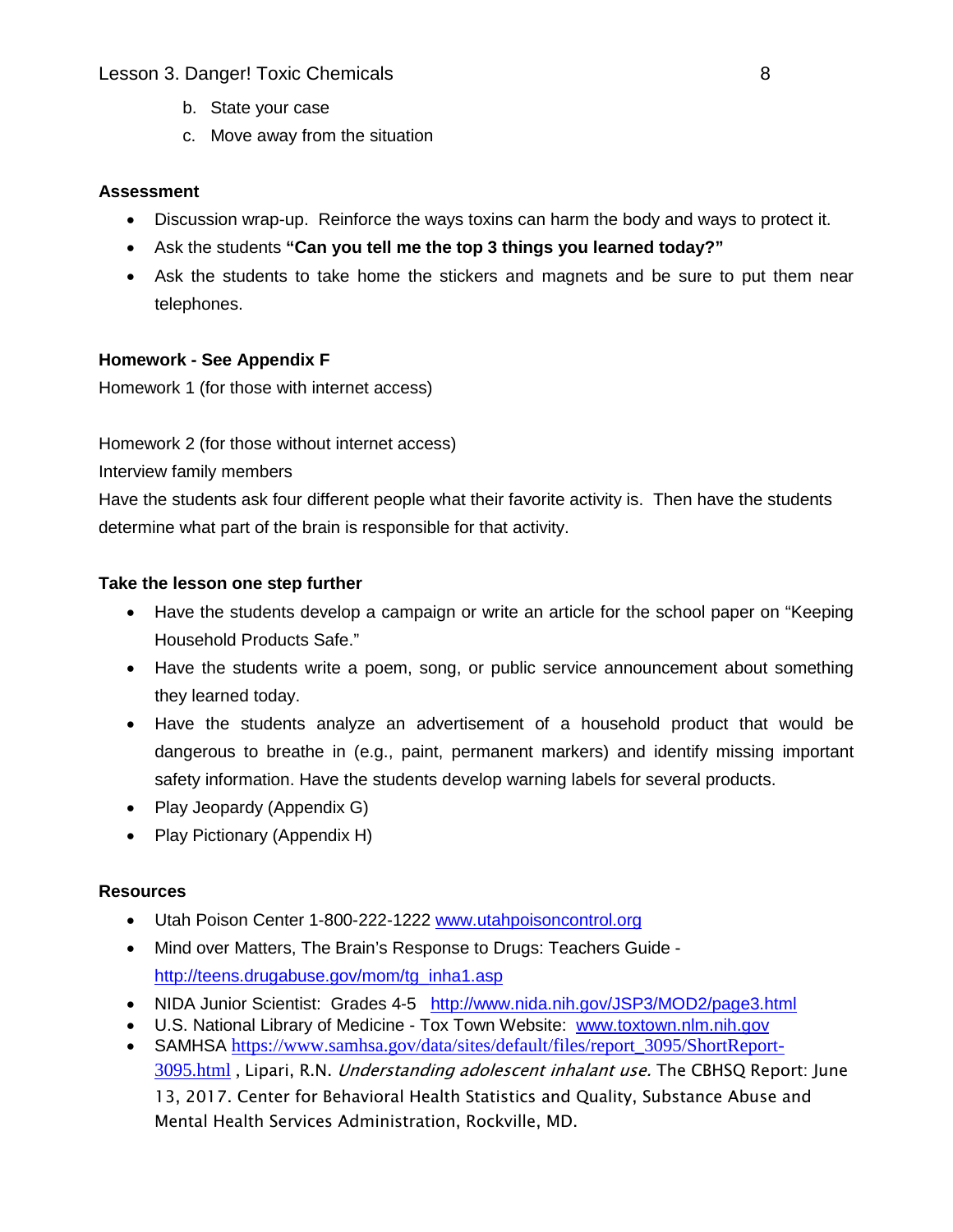Appendix A



Credit: NIDA Junior Scientist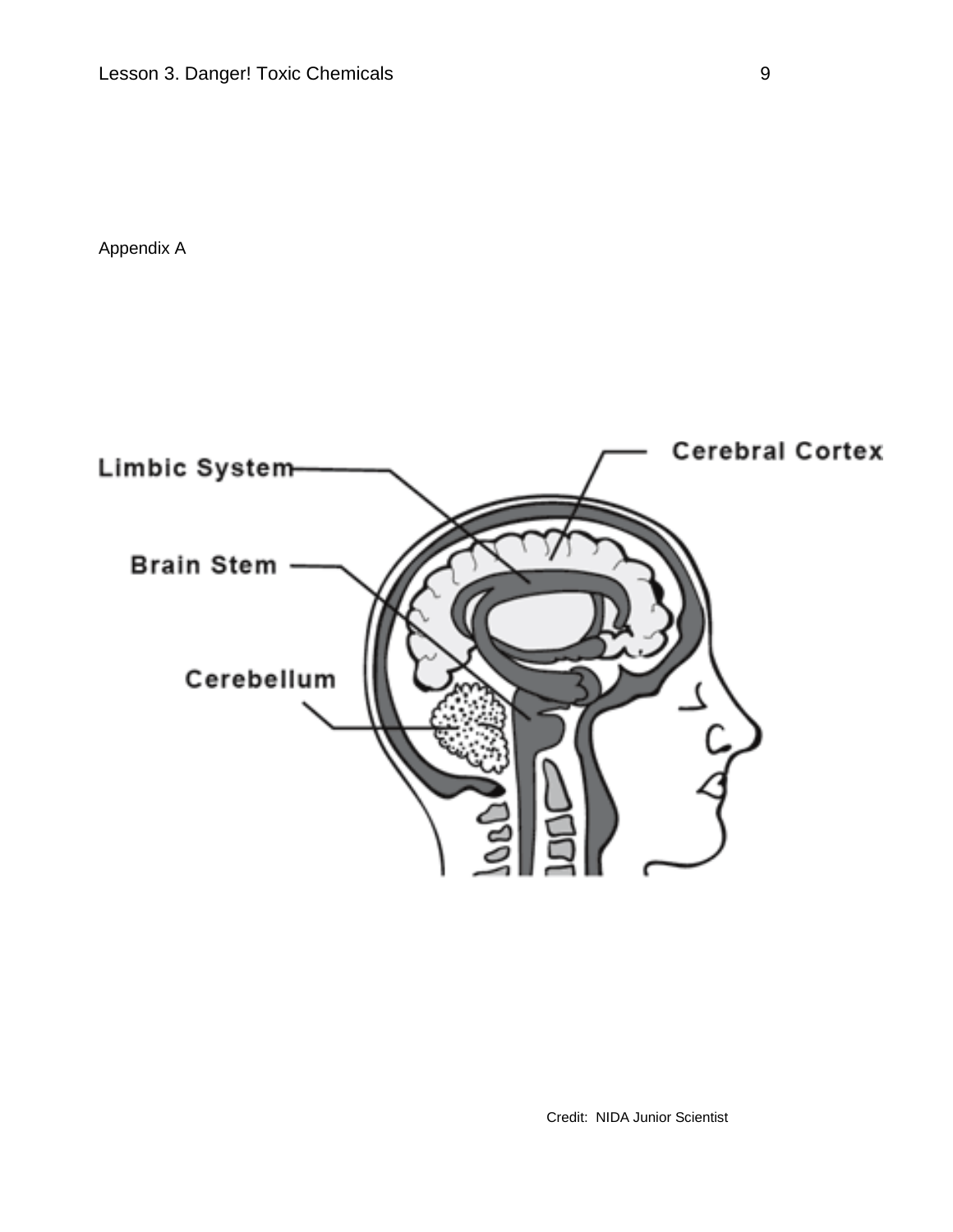# Appendix B – Task Cards

| Solve this math problem. |                                                       |
|--------------------------|-------------------------------------------------------|
| $12 \times 11 =$         | <b>Breathe heavily.</b>                               |
|                          |                                                       |
| Hop on one foot.         | Pick up a pencil.                                     |
| Draw a box.              | Tell the class what you ate for dinner<br>last night. |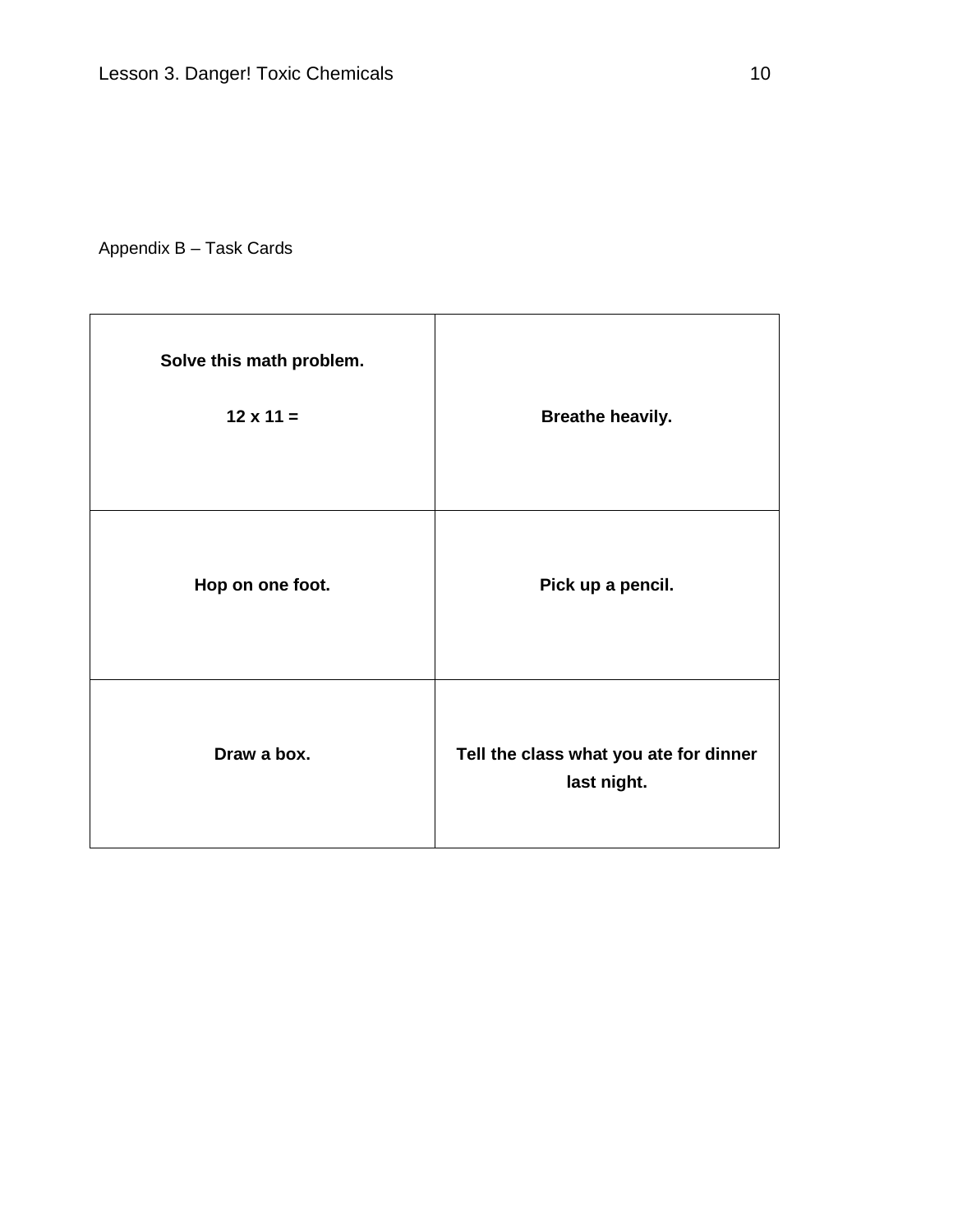# Appendix C



Credit: NIDA Junior Scientist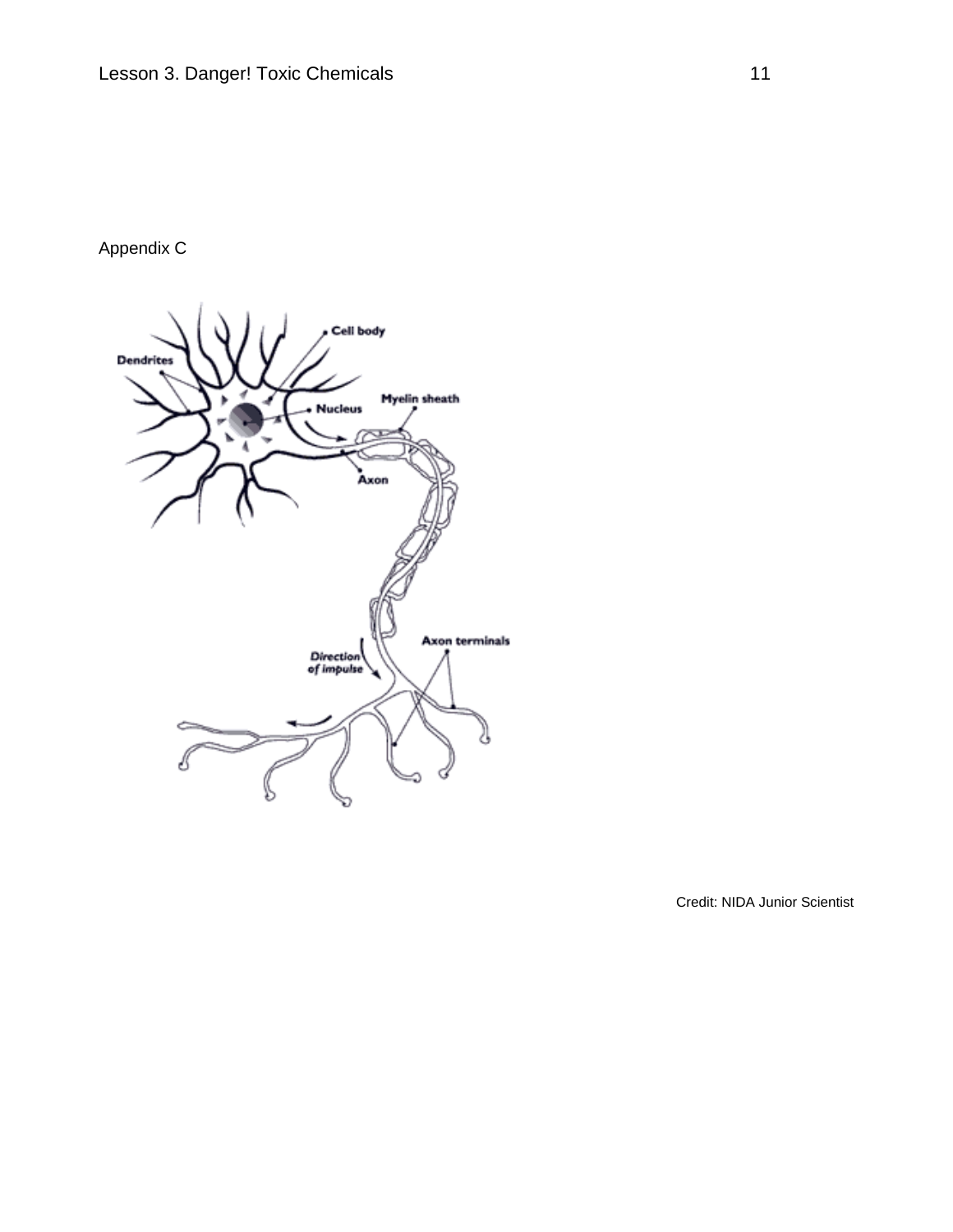# Appendix D





**HEALTHY BRAIN UNHEALTHY BRAIN CHRONIC TOLUENE USER**

Credit: Neil Rosenberg, M.D.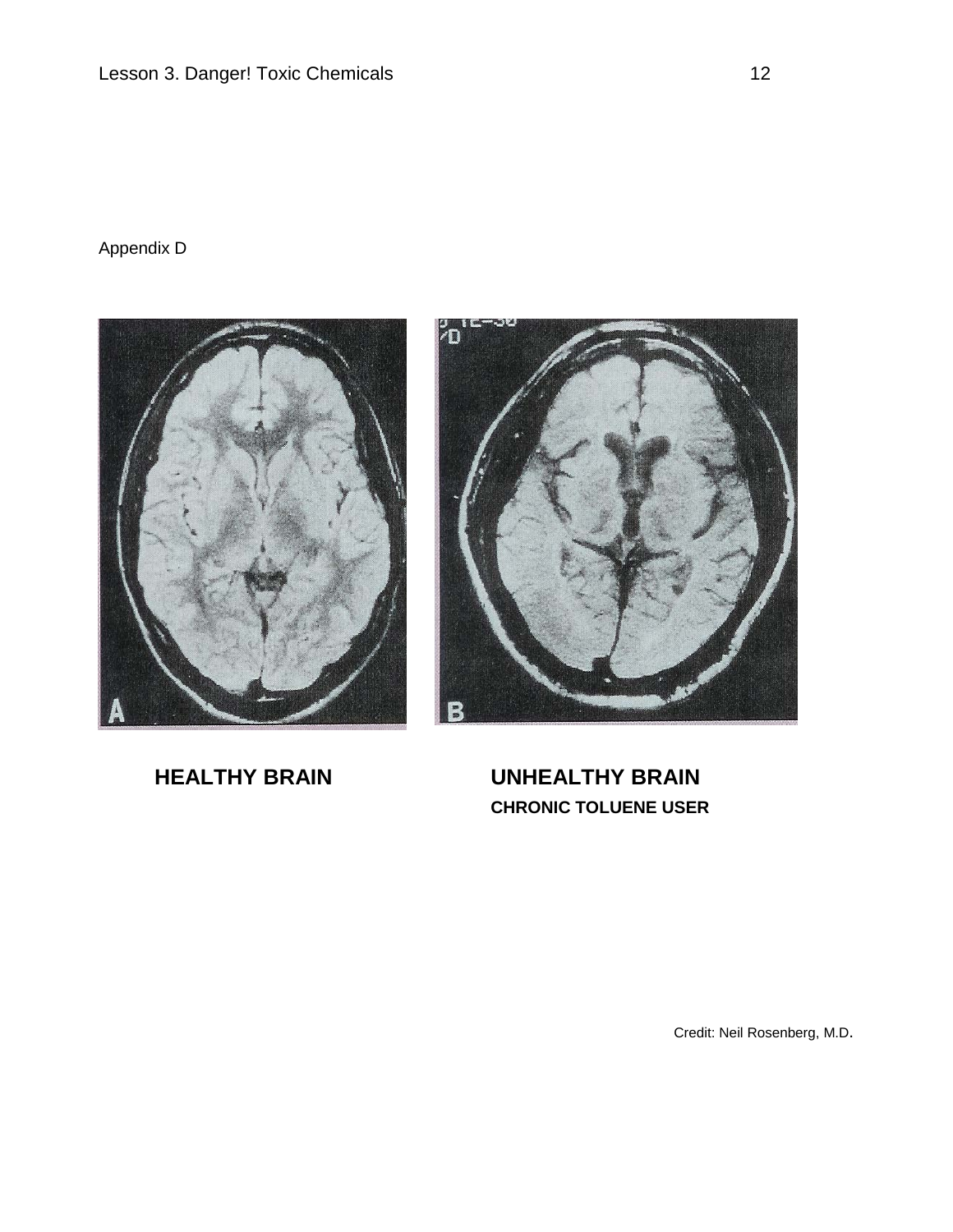# Appendix E

Name: \_\_\_\_\_\_\_\_\_\_\_\_\_\_\_

# **Danger! Toxic Chemicals Worksheet**

- 1. Slang terms for inhaling are \_\_\_\_\_\_\_\_\_\_\_\_\_\_\_\_\_\_\_\_\_\_ and \_\_\_\_\_\_\_\_\_\_\_\_\_.
- 2. When a toxic chemical is inhaled, it enters the body through the lungs and is then transferred to the
- 3. Unexpected immediate death due to inhaling is called \_\_\_\_\_\_\_\_\_\_\_\_\_\_\_\_\_\_.
- 4. List 3 negative consequences of sniffing toxic chemicals:
	- a. b.
	- c.
- True or false:
- 5. \_\_\_ In spray cans, the propellant that pushes out the product is toxic.
- 6. \_\_\_ Inhalants are classified as a drug.
- 7. \_\_\_ You can die the very first time you inhale a toxic chemical.
- 8. \_\_\_ After toxic chemicals are inhaled, they remain in the lungs and do not travel to other parts of the body.
- 9. \_\_ Memory loss is one of many possible consequences of inhaling toxic chemicals.

Short essay:

10. You are with friends and several members of the group think that it would be fun to sniff a toxic chemical. Based on the information presented in the video, describe how you would resist the pressure to engage in this dangerous behavior.

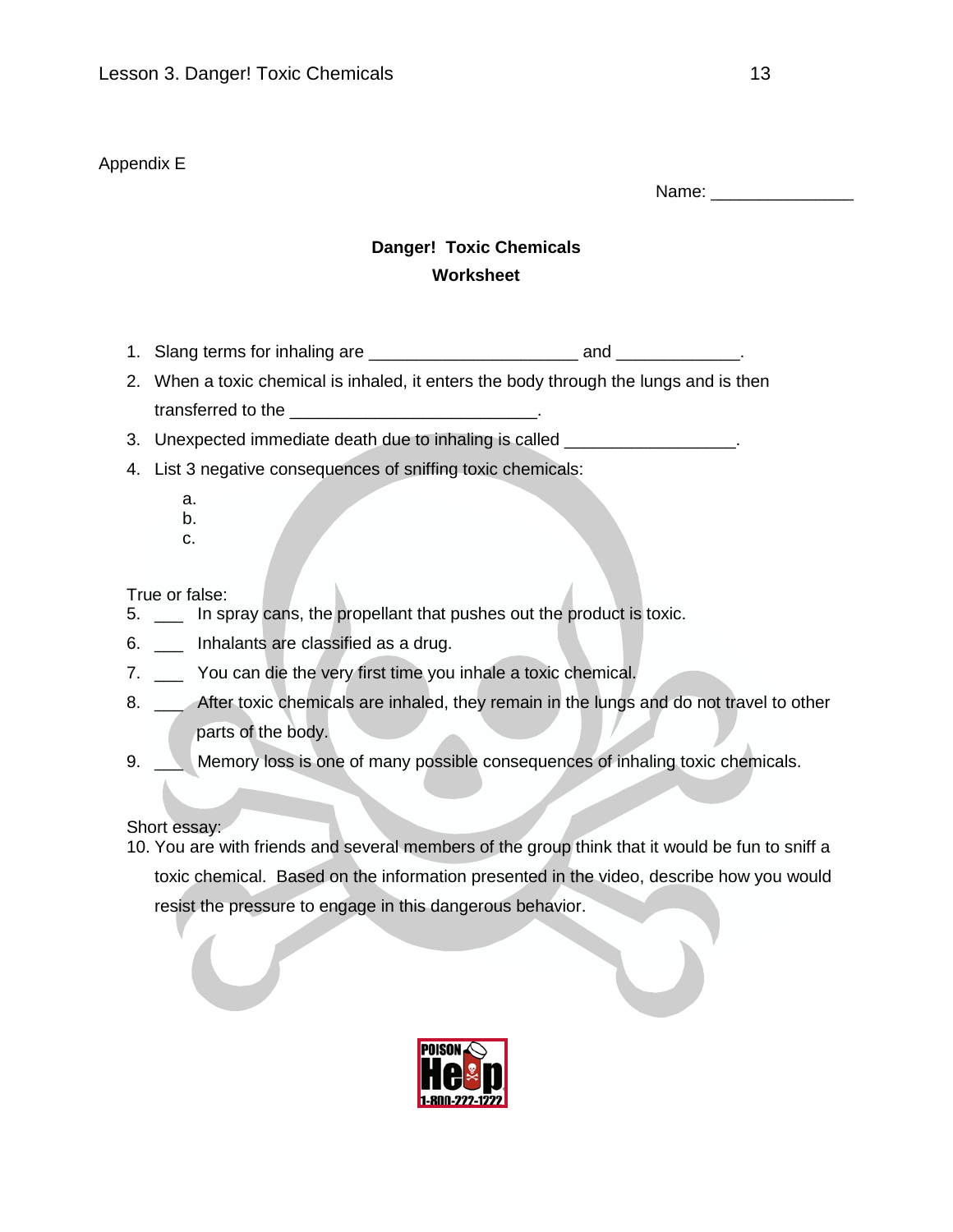# Appendix E

Danger! Toxic Chemicals – Answers

- 1. sniffing, huffing<br>2. bloodstream
- bloodstream
- 3. sudden sniffing death syndrome<br>4. blurred vision, difficulty breathing
- blurred vision, difficulty breathing, irregular heart beats, brain damage<br>T
- 
- 5. T<br>6. F<br>7. T  $6.$
- 7. T<br>8. F
- 8. F<br>9. T
- 9. T
- 10. Essay points: identify hot situations, state your case, move on out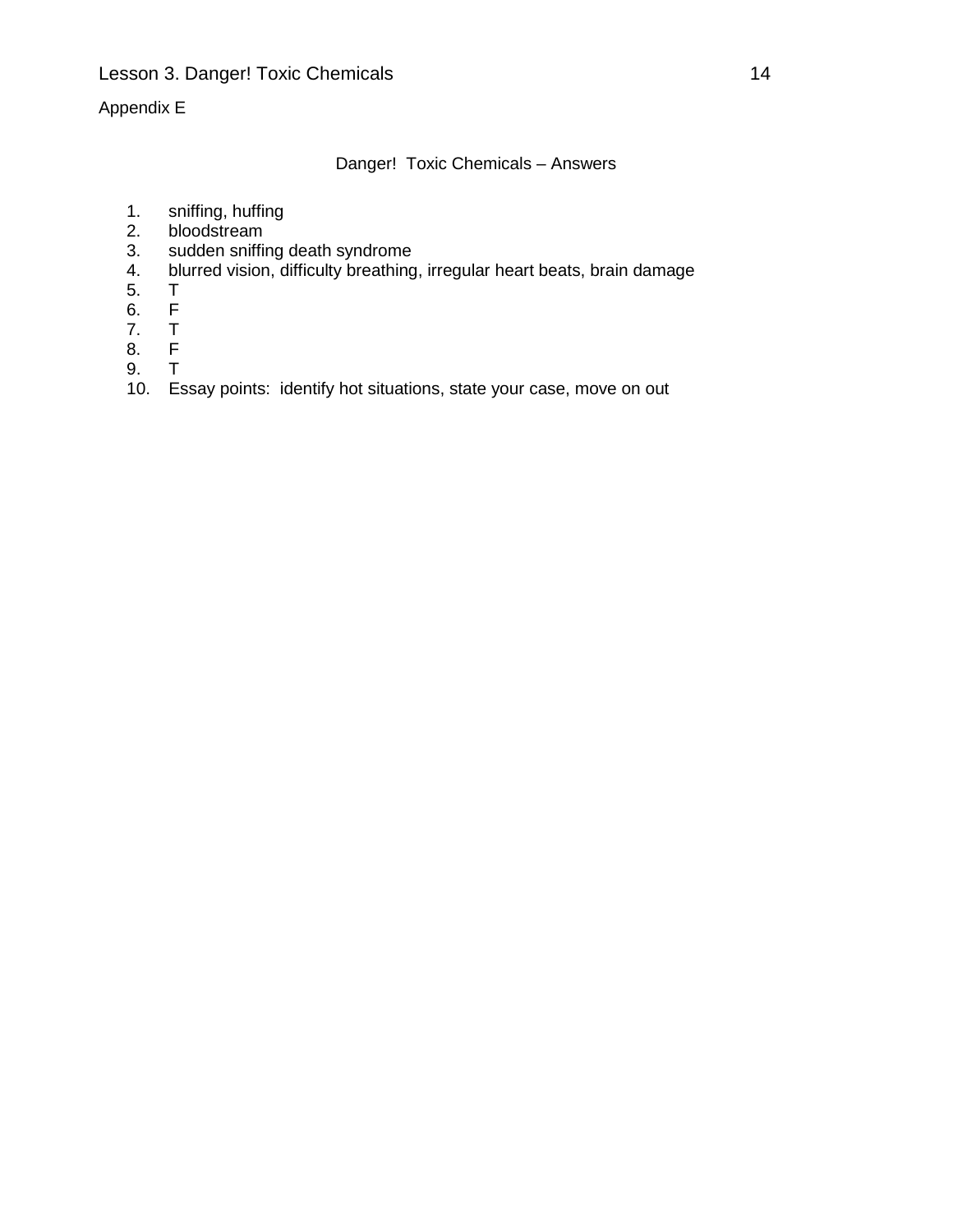Lesson 3. Danger! Toxic Chemicals 15

Appendix F

Name: \_\_\_\_\_\_\_\_\_\_\_\_\_\_\_\_\_\_\_\_\_

# **Homework – Internet Activity**

Research the latest information about a toxic substance. On the web, go to [http://www.atsdr.cdc.gov](http://www.atsdr.cdc.gov/) . Click on Toxic Substances under the Toxic Substances & Health subjects on the left side of the screen. Click on Toxic Substances Portal, and then select Toluene from the list of substances. On the Toluene page, select Public Health Statement bullet. Read the 5 page document. Answer the following questions:

1. You can be exposed to toluene by \_\_\_\_\_\_\_\_\_\_\_\_\_\_\_, \_\_\_\_\_\_\_\_\_\_\_\_\_\_\_,

\_\_\_\_\_\_\_\_\_\_\_, or through \_\_\_\_\_\_\_\_\_ contact.

2. T or F You can only be exposed to toluene by breathing it.

- 3. List 4 products with toluene.
- 4. Toluene can have serious effects on what organ?
- 5. Toluene can cause what health problems?
- 6. Toluene can cause death by interfering with the way you \_\_\_\_\_\_\_\_\_\_ and the

way your \_\_\_\_\_\_\_\_\_\_\_\_\_\_\_\_\_\_\_\_.

7. If you deliberately breathe toluene during pregnancy, your baby can have

L. 2010 and retard mental abilities and 100 and 100 and 100 and 100 and 100 and 100 and 100 and 100 and 100 an

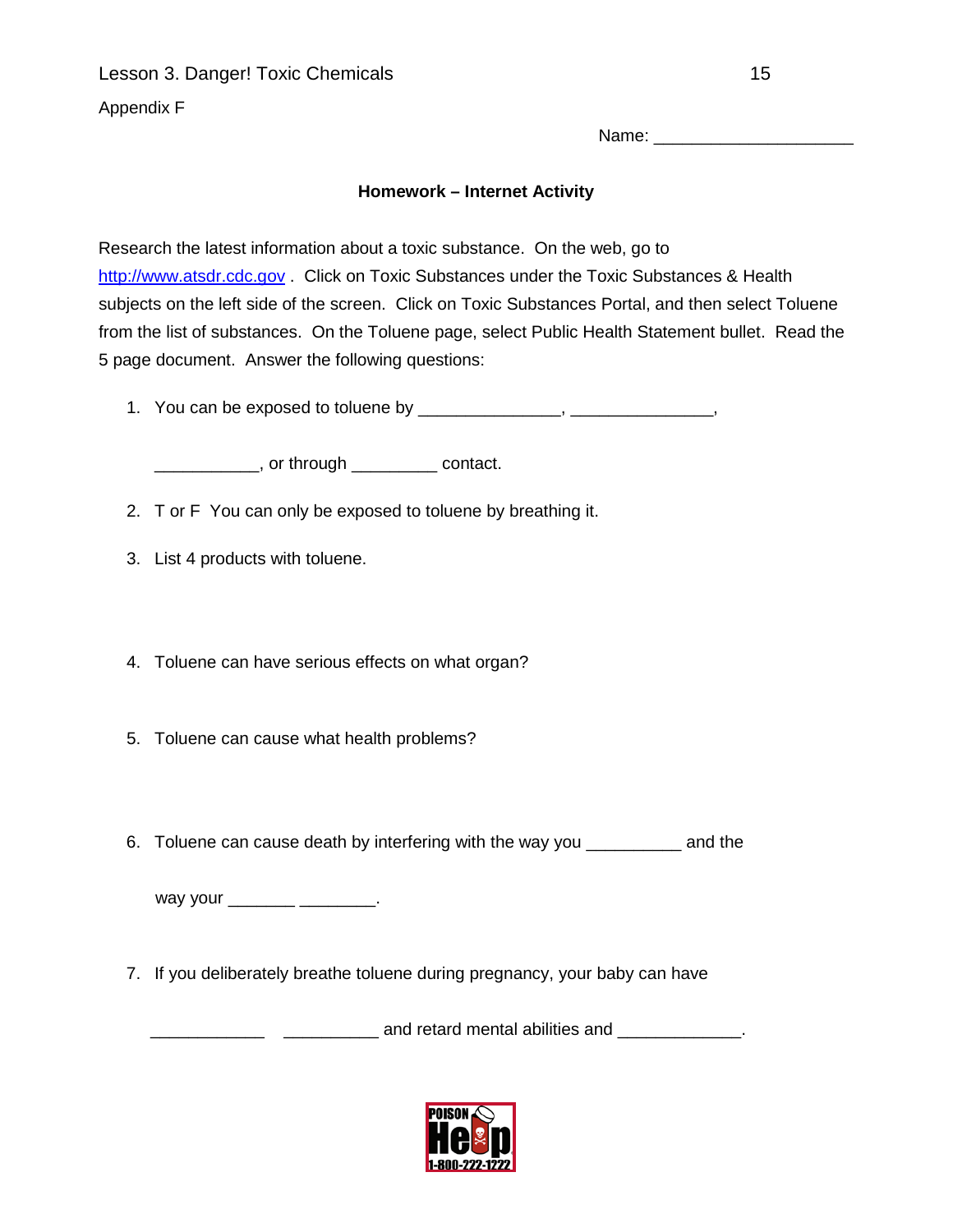# Appendix F

#### Internet Activity Answers

- 1. breathing, eating, drinking, skin
- 2. F
- 3. paints, paint thinner, fingernail polish, lacquers, adhesives, rubber
- 4. brain
- 5. headaches, confusion, memory loss
- 6. breathe, heart beats
- 7. birth defects, growth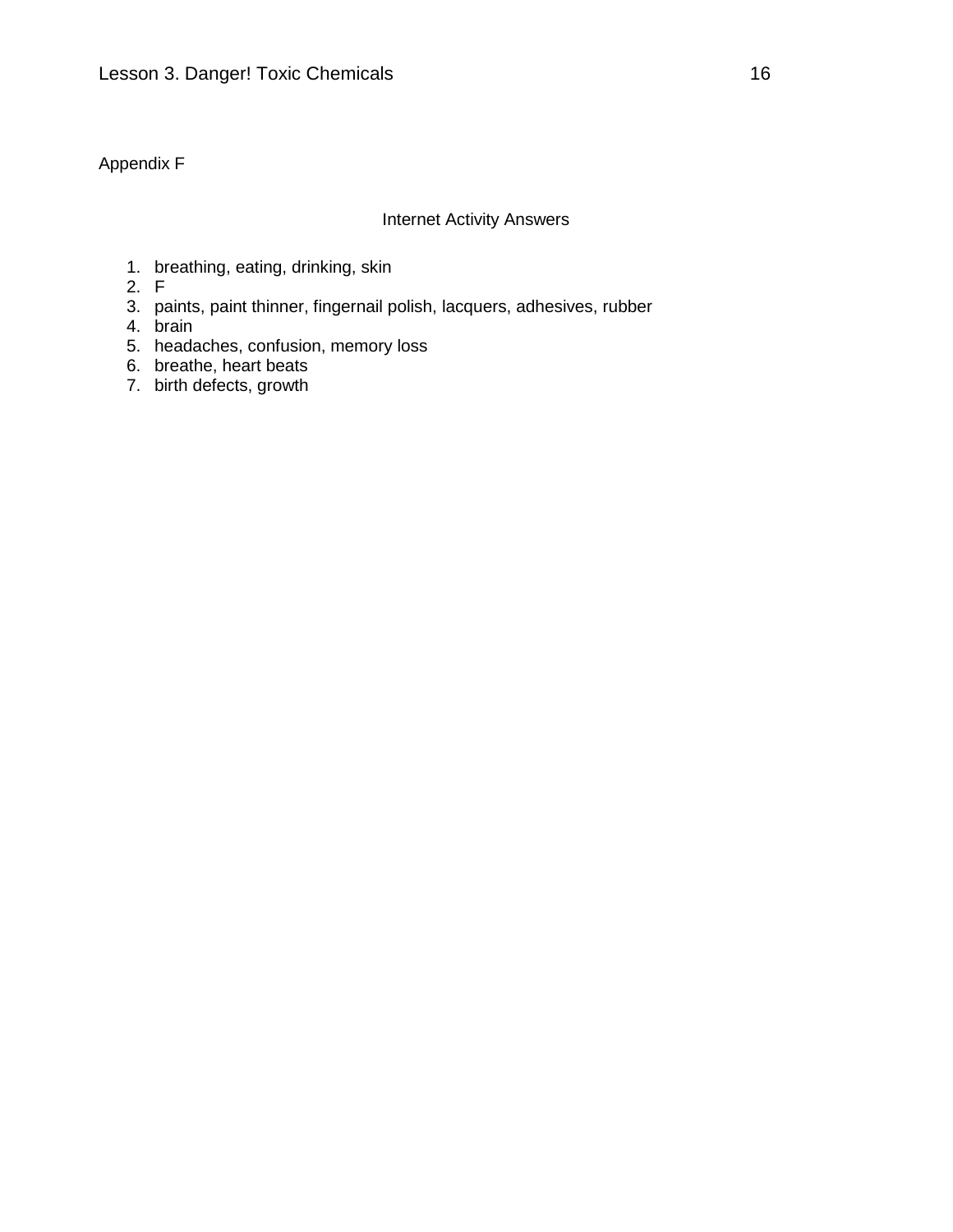Appendix Name: \_\_\_\_\_\_\_\_\_\_\_\_\_\_\_\_\_\_\_\_\_

# **Homework – Non-Internet Family Activity**

Find four people to interview. Ask each of them what their favorite activity is and then decide what part of the brain is responsible for that activity.

1. Person's name -

Activity –

What part of the brain is responsible -

2. Person's name -

Activity –

What part of the brain is responsible –

3. Person's name -

Activity –

What part of the brain is responsible -

4. Person's name –

Activity –

What part of the brain is responsible -

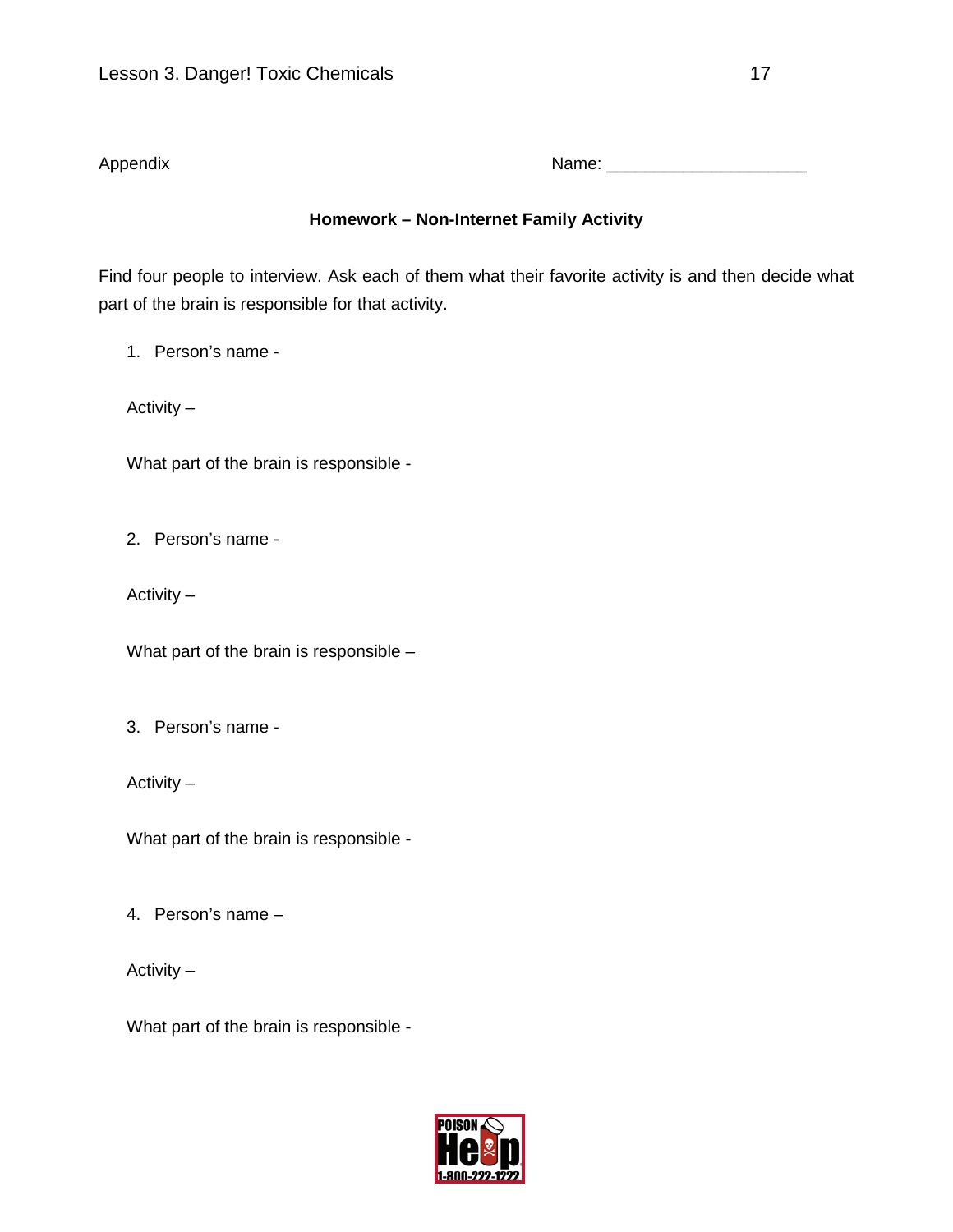# Appendix G

# **Pictionary Clues**

| <b>Sick</b>                | Fan                    | <b>Inhalants</b>         |
|----------------------------|------------------------|--------------------------|
| <b>Neuron (Nerve cell)</b> | <b>Cerebral cortex</b> | <b>Limbic system</b>     |
| <b>Cerebellum</b>          | <b>Brain stem</b>      | <b>Fumes</b>             |
| <b>Pollution</b>           | <b>Paint</b>           | <b>Fingernail polish</b> |
| <b>Glue</b>                | <b>Spray cans</b>      | <b>Brain</b>             |
| <b>Computer</b>            | <b>Axon</b>            | <b>Dendrite</b>          |
| <b>Flame</b>               | Lungs                  | <b>Headache</b>          |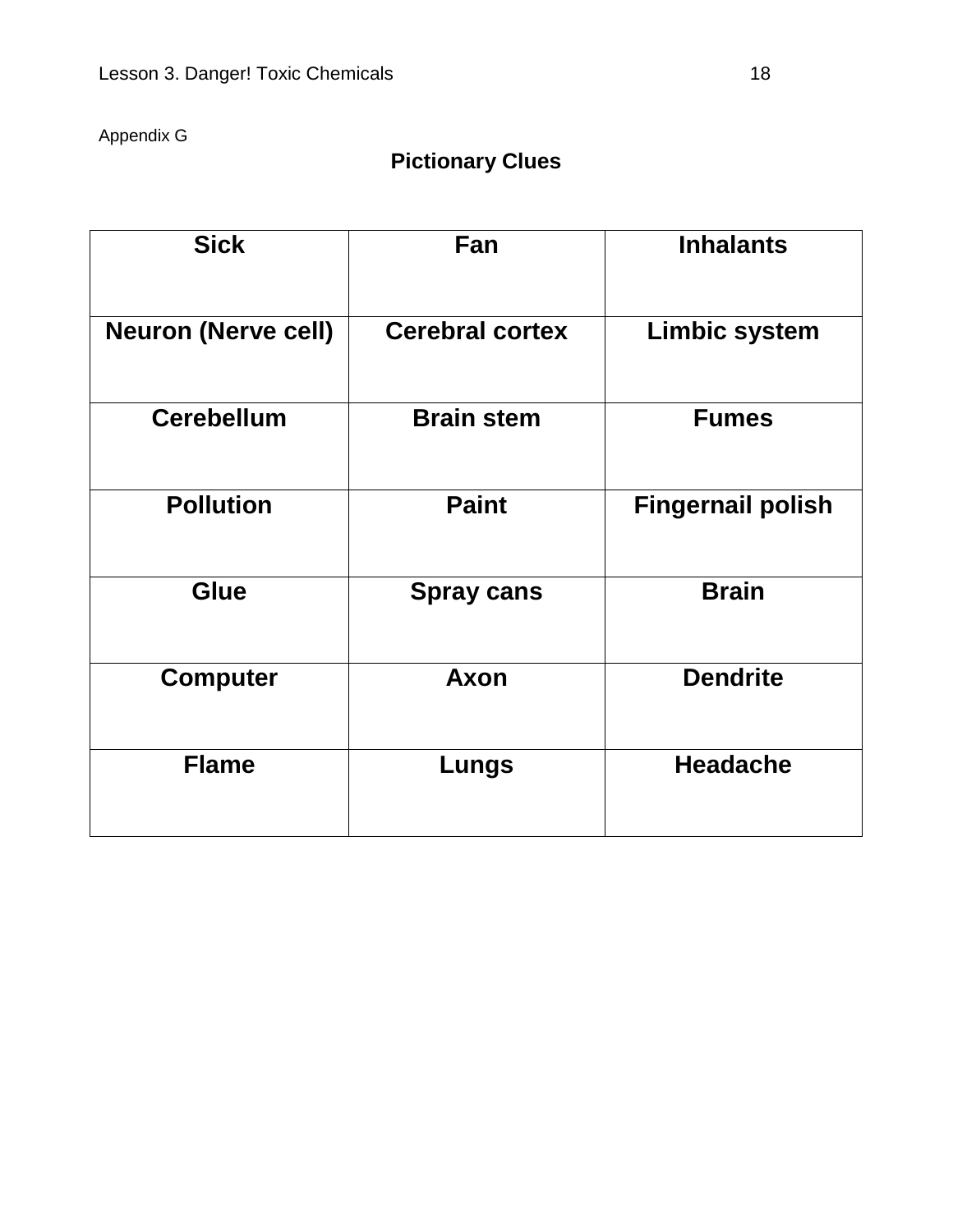# Appendix H

# **Jeopardy Questions and Answers**

#### **Answers in Bold**

#### **Brain**

100. A. This is a part of the brain.

# **Q. What is the Cerebellum?**

Q. What is the thyroid?

Q. What is the liver?

200. A. Use this part of the brain to play basketball, walk a tightrope, and play the trumpet.

Q. What is the Brain Stem?

Q. What is the Cerebral Cortex?

# **Q. What is the Cerebellum?**

300. A. Artistic ability comes from this part of the brain.

Q. What is the Brain Stem?

# **Q. What is the Cerebral Cortex?**

Q. What is the Limbic System?

400. A. Some people say love comes from the heart, but it really comes from this part of the brain.

#### **Q. What is the Limbic System?**

- Q. What is the Brain Stem?
- Q. What is the Cerebellum?

#### **Nerves**

100. A. Nerve cells in the brain and body are called this.

- Q. What are axons?
- **Q. What are neurons?**
- Q. What are dendrites?
- 200. A. Short fibers that receives messages from other neurons.
	- Q. What are neurons?
	- Q. What are axons?

#### **Q. What are dendrites?**

300. A. Long single fiber of the nerve that transmits messages from the cell body to the dendrites of other neurons or body tissues, such as muscles.

#### **Q. What is an axon?**

- Q. What is a dendrite?
- Q. What is a neuron?
- 400. A. Fatty substances that covers the axon of a nerve.
	- Q. What are lipidites?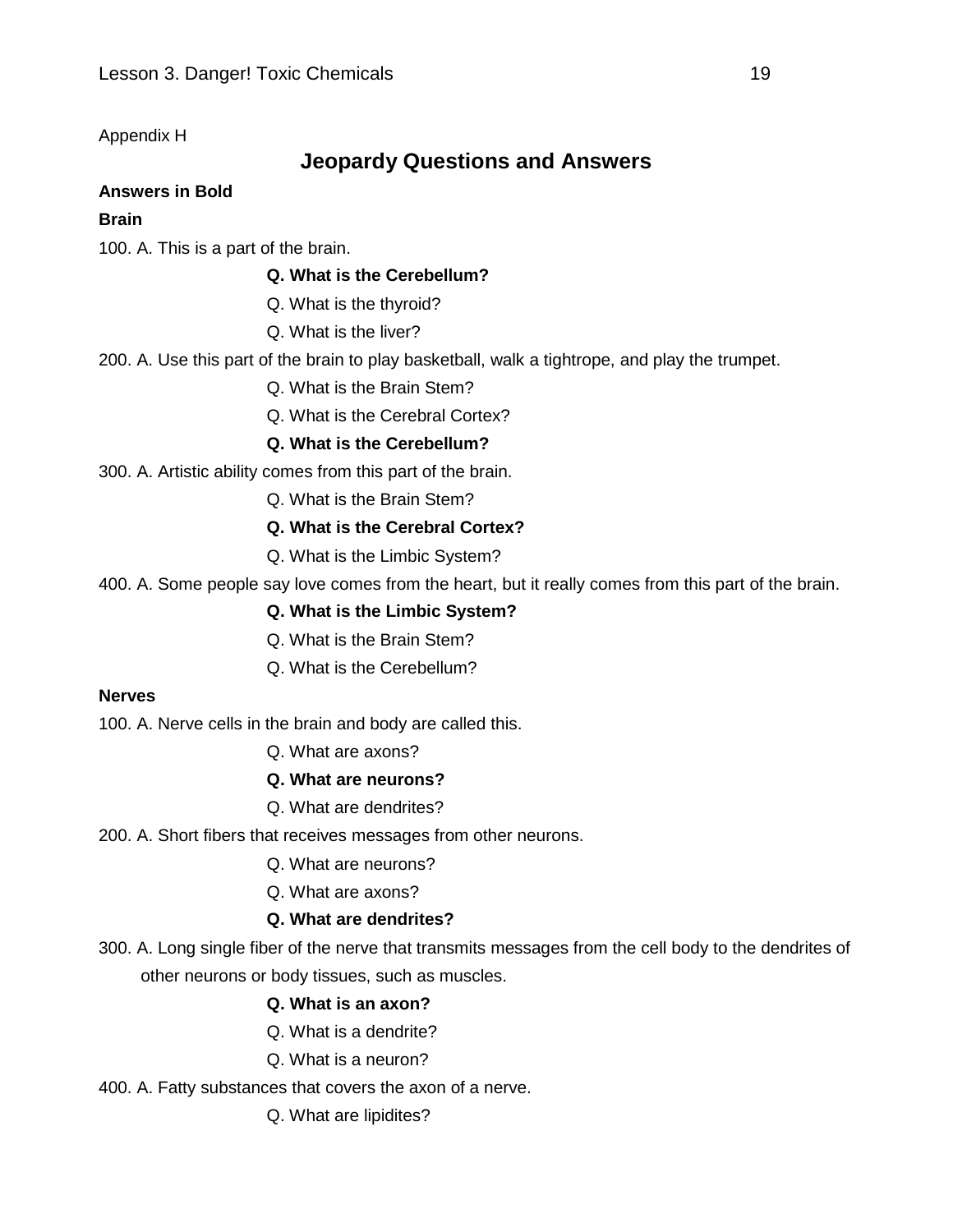# **Q. What is myelin or myelin sheath?**

Q. What is cellulite?

# **Inhalants**

100. A. When someone's heart stops because they abused inhalants.

- Q. What is a short trip?
- Q. What is a stroke?

# **Q. What is sudden sniffing death?**

200. A. Slang terms for inhalant abuse.

# **Q. What is huffing and sniffing?**

- Q. What is sneezing and wheezing?
- Q. What is blowing and tripping?
- 300. A. When a toxic chemical is inhaled, it enters the body through the lungs and then travels to this important organ.
	- Q. What is the stomach?
	- Q. What are the kidneys?

# **Q. What is the brain?**

- 400. A. Three negative consequences of sniffing toxic chemicals.
	- Q. What are 1) red eyes, 2) ears ring, 3) brown teeth?

# **Q. What are 1) memory loss, 2) death, 3) burns (there are many more)?**

Q. What are 1) fuzzy hair, 2) pink tongue, 3) puffy cheeks?

# **Just Say "No"**

100. A. What to do if someone you care about is abusing inhalants.

# **Q. What is tell a trusted adult?**

- Q. What is keep it a secret?
- Q. What is leave them alone?
- 200. A. What a friend can do if they want to help someone stop inhalant abuse.
	- Q. What is tell everyone at school?
	- Q. What is hide all toxic products?

# **Q. What is tell a trusted adult?**

300. A. What you tell a friend if they tell you inhalants are safe.

# **Q. What is sudden sniffing death is real and you can die the first time?**

- Q. What is okay I'll try some?
- Q. What is maybe you are right?

# 400. A. Three main refusal steps you can use if someone asks you to try inhalants.

- Q. What are: 1) make popcorn, 2) sing a song, 3) whistle?
- Q. What are 1) yell for help, 2) start dancing, 3) ring a bell?
- **Q. What are: 1) identify hot situations, 2) tell them the dangers, 3)**